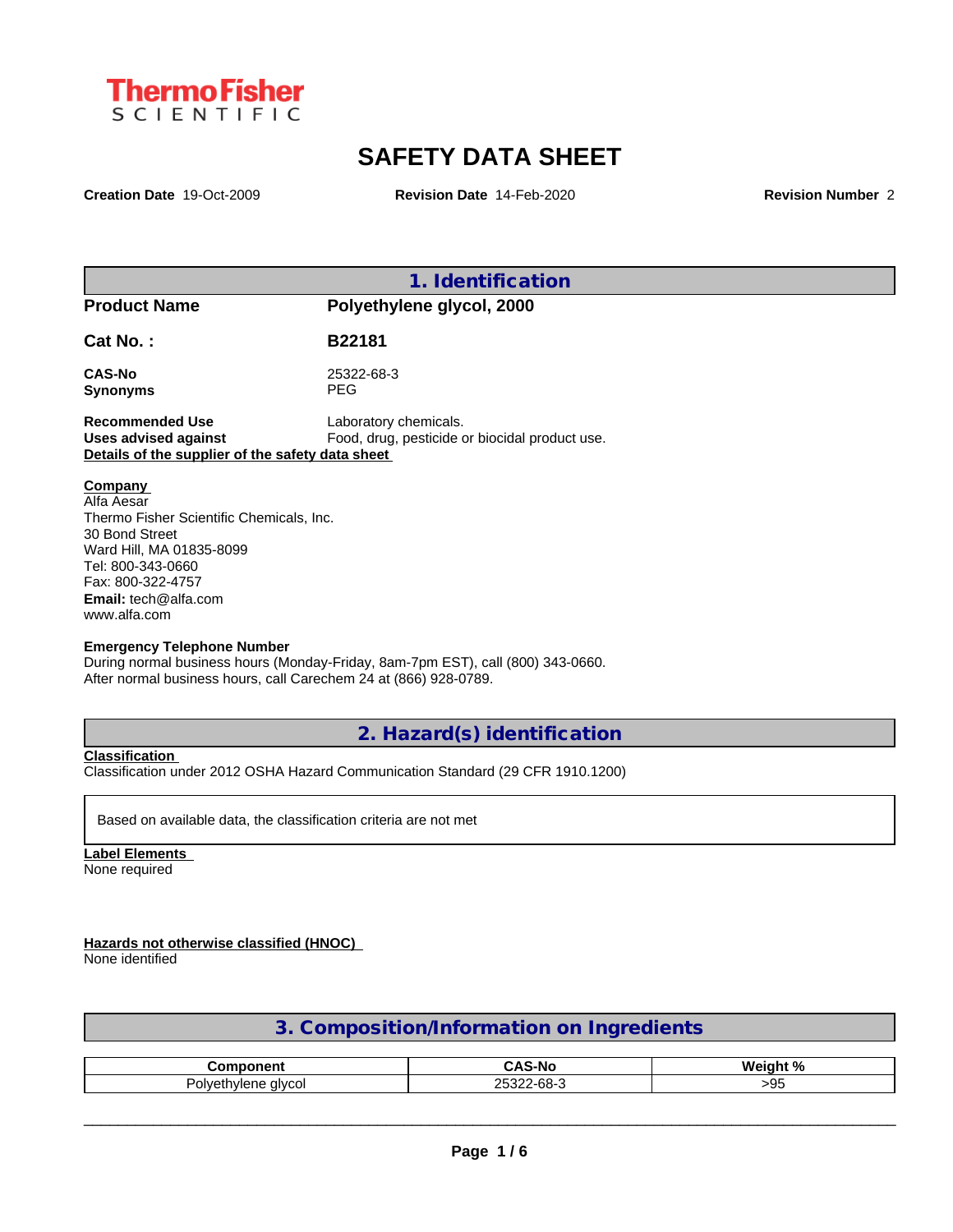|                                      | 4. First-aid measures                                                                                                      |
|--------------------------------------|----------------------------------------------------------------------------------------------------------------------------|
| <b>Eve Contact</b>                   | Rinse immediately with plenty of water, also under the eyelids, for at least 15 minutes. Get<br>medical attention.         |
| <b>Skin Contact</b>                  | Wash off immediately with plenty of water for at least 15 minutes. Get medical attention<br>immediately if symptoms occur. |
| <b>Inhalation</b>                    | Remove to fresh air. Get medical attention immediately if symptoms occur.                                                  |
| Ingestion                            | Clean mouth with water and drink afterwards plenty of water. Get medical attention if<br>symptoms occur.                   |
| Most important symptoms and          | None reasonably foreseeable.                                                                                               |
| effects<br><b>Notes to Physician</b> | Treat symptomatically                                                                                                      |
|                                      |                                                                                                                            |

**5. Fire-fighting measures**

| <b>Suitable Extinguishing Media</b> | Water spray, carbon dioxide (CO2), dry chemical, alcohol-resistant foam. |
|-------------------------------------|--------------------------------------------------------------------------|
| Unsuitable Extinguishing Media      | No information available                                                 |

| <b>Flash Point</b>              | > 250 °C / > 482 °F                                              |  |
|---------------------------------|------------------------------------------------------------------|--|
| Method -                        | No information available                                         |  |
| <b>Autoignition Temperature</b> |                                                                  |  |
| <b>Explosion Limits</b>         |                                                                  |  |
| <b>Upper</b>                    | No data available                                                |  |
| Lower                           | No data available                                                |  |
|                                 | <b>Sensitivity to Mechanical Impact No information available</b> |  |

# **Specific Hazards Arising from the Chemical**

Keep product and empty container away from heat and sources of ignition.

**Sensitivity to Static Discharge** No information available

# **Hazardous Combustion Products**

Carbon monoxide (CO). Carbon dioxide (CO2).

## **Protective Equipment and Precautions for Firefighters**

As in any fire, wear self-contained breathing apparatus pressure-demand, MSHA/NIOSH (approved or equivalent) and full protective gear.

| <b>NFPA</b><br><b>Health</b>                                    | Flammability                                               | <b>Instability</b> | <b>Physical hazards</b><br>N/A                                                         |
|-----------------------------------------------------------------|------------------------------------------------------------|--------------------|----------------------------------------------------------------------------------------|
|                                                                 | 6. Accidental release measures                             |                    |                                                                                        |
| <b>Personal Precautions</b><br><b>Environmental Precautions</b> | formation.<br>Should not be released into the environment. |                    | Use personal protective equipment as required. Ensure adequate ventilation. Avoid dust |

**Methods for Containment and Clean** Sweep up and shovel into suitable containers for disposal. Avoid dust formation. **Up**

**7. Handling and storage**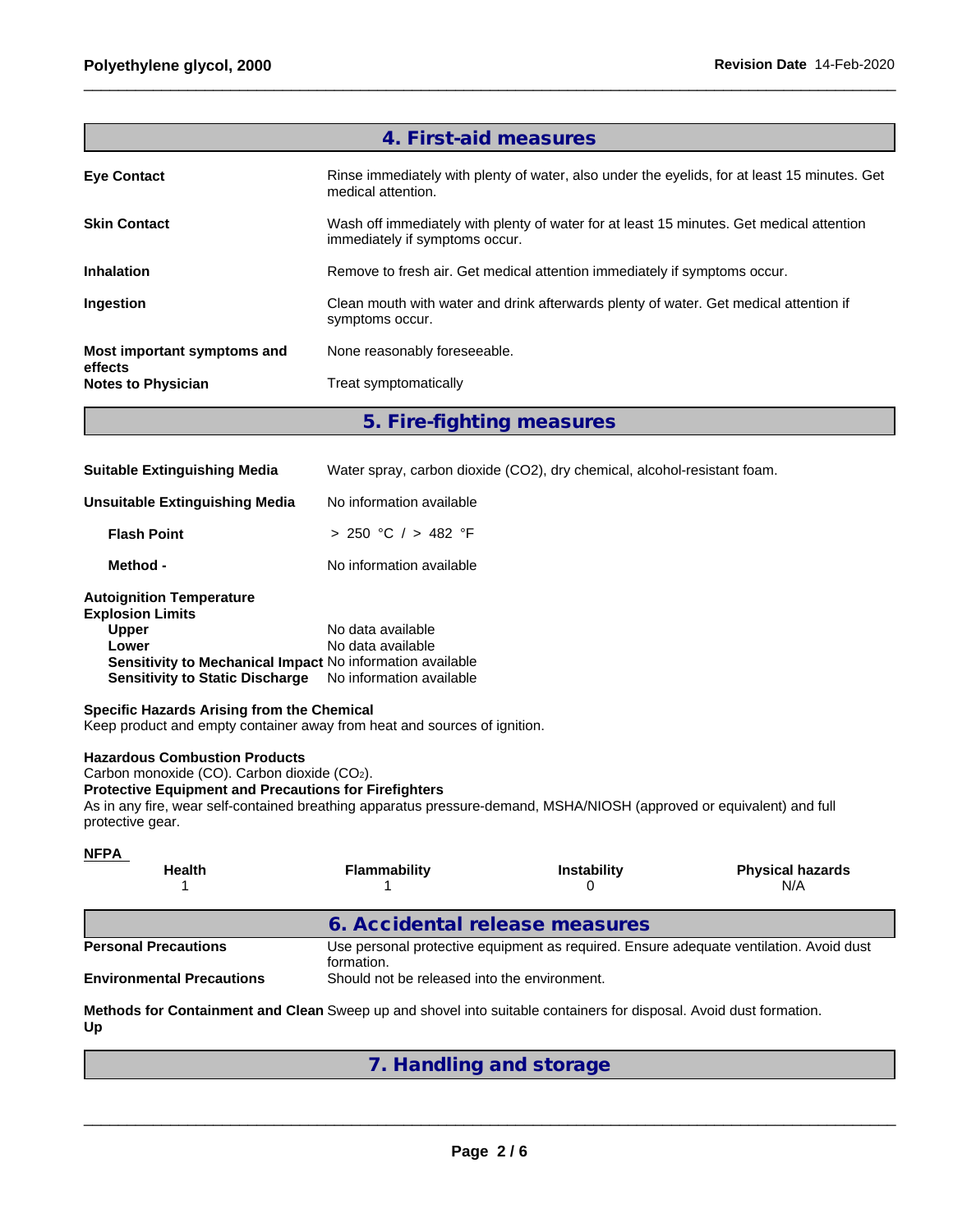| <b>Handling</b>                      | Wear personal protective equipment/face protection. Ensure adequate ventilation. Avoid<br>contact with skin, eyes or clothing. Avoid ingestion and inhalation. Avoid dust formation. |  |  |
|--------------------------------------|--------------------------------------------------------------------------------------------------------------------------------------------------------------------------------------|--|--|
| <b>Storage</b>                       | Keep containers tightly closed in a dry, cool and well-ventilated place.                                                                                                             |  |  |
|                                      | 8. Exposure controls / personal protection                                                                                                                                           |  |  |
| <b>Exposure Guidelines</b>           | This product does not contain any hazardous materials with occupational exposure<br>limitsestablished by the region specific regulatory bodies.                                      |  |  |
|                                      |                                                                                                                                                                                      |  |  |
| <b>Engineering Measures</b>          | None under normal use conditions.                                                                                                                                                    |  |  |
| <b>Personal Protective Equipment</b> |                                                                                                                                                                                      |  |  |
| <b>Eye/face Protection</b>           | Wear appropriate protective eyeglasses or chemical safety goggles as described by<br>OSHA's eye and face protection regulations in 29 CFR 1910.133 or European Standard<br>EN166.    |  |  |
| Skin and body protection             | Wear appropriate protective gloves and clothing to prevent skin exposure.                                                                                                            |  |  |
| <b>Respiratory Protection</b>        | No protective equipment is needed under normal use conditions.                                                                                                                       |  |  |
| <b>Hygiene Measures</b>              | Handle in accordance with good industrial hygiene and safety practice.                                                                                                               |  |  |

**9. Physical and chemical properties**

| <b>Physical State</b>                   | Solid                         |
|-----------------------------------------|-------------------------------|
| Appearance                              | White                         |
| Odor                                    | <b>Odorless</b>               |
| <b>Odor Threshold</b>                   | No information available      |
| рH                                      | 5.0-7.0 10% in water          |
| <b>Melting Point/Range</b>              | 44 - 48 °C / 111.2 - 118.4 °F |
| <b>Boiling Point/Range</b>              | No information available      |
| <b>Flash Point</b>                      | > 250 °C / > 482 °F           |
| <b>Evaporation Rate</b>                 | Not applicable                |
| Flammability (solid,gas)                | No information available      |
| <b>Flammability or explosive limits</b> |                               |
| <b>Upper</b>                            | No data available             |
| Lower                                   | No data available             |
| <b>Vapor Pressure</b>                   | <0.01 mmHg @ 20 °C            |
| <b>Vapor Density</b>                    | Not applicable                |
| <b>Specific Gravity</b>                 | No information available      |
| <b>Solubility</b>                       | Soluble in water              |
| Partition coefficient; n-octanol/water  | No data available             |
| <b>Autoignition Temperature</b>         |                               |
| <b>Decomposition Temperature</b>        | No information available      |
| <b>Viscosity</b>                        | Not applicable                |
| <b>Molecular Weight</b>                 | 1500                          |
|                                         |                               |

# **10. Stability and reactivity**

| <b>Reactive Hazard</b>        | None known, based on information available                |
|-------------------------------|-----------------------------------------------------------|
| <b>Stability</b>              | Stable under normal conditions.                           |
| <b>Conditions to Avoid</b>    | Avoid dust formation. Incompatible products. Excess heat. |
| <b>Incompatible Materials</b> | Strong oxidizing agents                                   |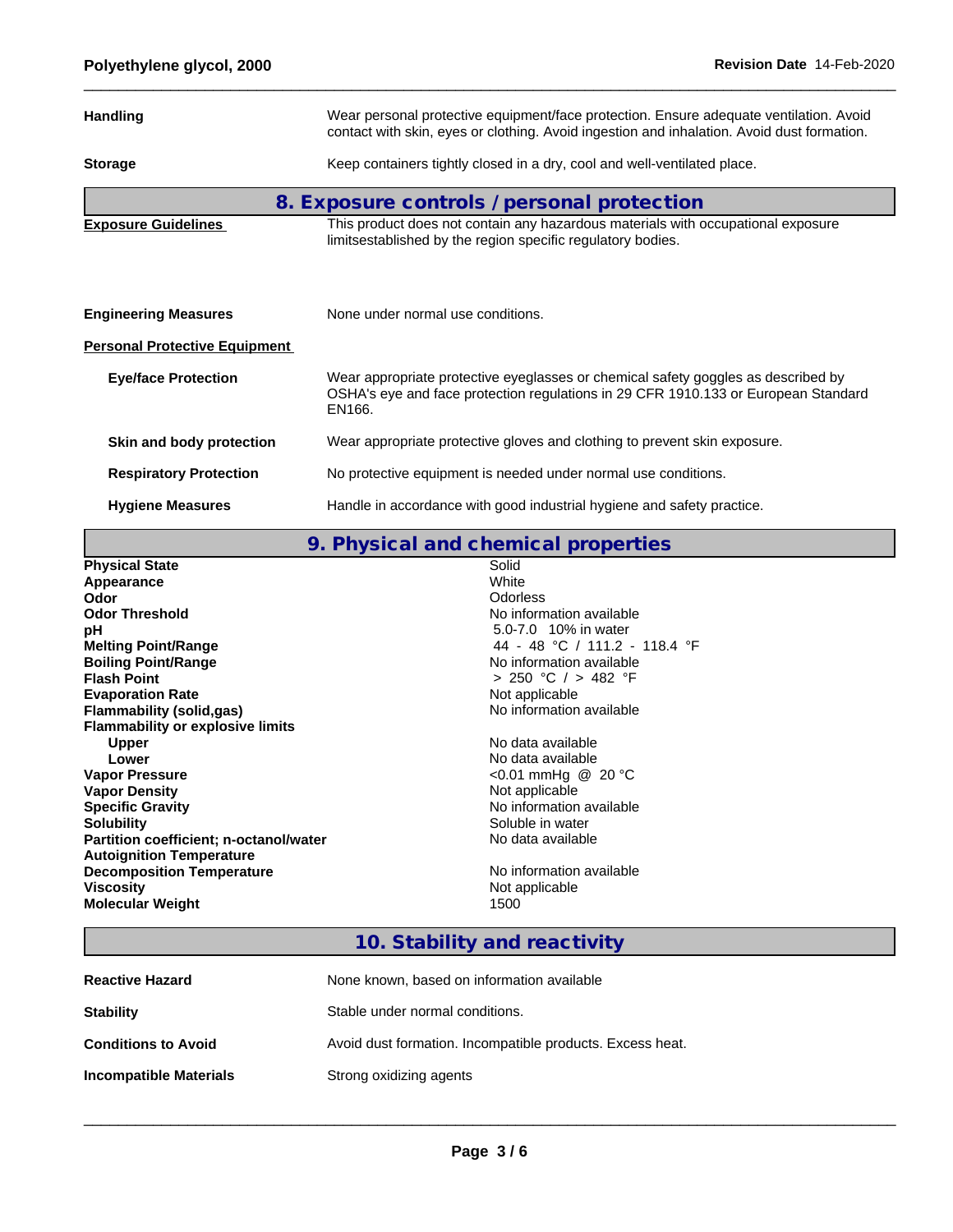## **Hazardous Decomposition Products** Carbon monoxide (CO), Carbon dioxide (CO2)

**Hazardous Polymerization** Hazardous polymerization does not occur.

Hazardous Reactions **None under normal processing**.

# **11. Toxicological information**

| Acute Toxicity |  |
|----------------|--|
|                |  |

| <b>Product Information</b><br>Oral LD50<br><b>Dermal LD50</b><br>Mist LC50<br><b>Component Information</b>                                          | Based on ATE data, the classification criteria are not met. ATE > 2000 mg/kg.<br>Based on ATE data, the classification criteria are not met. ATE > 2000 mg/kg.<br>Based on ATE data, the classification criteria are not met. ATE $>$ 5 mg/l. |            |                           |             |                        |  |
|-----------------------------------------------------------------------------------------------------------------------------------------------------|-----------------------------------------------------------------------------------------------------------------------------------------------------------------------------------------------------------------------------------------------|------------|---------------------------|-------------|------------------------|--|
| <b>Component</b>                                                                                                                                    | LD50 Oral                                                                                                                                                                                                                                     |            | <b>LD50 Dermal</b>        |             | <b>LC50 Inhalation</b> |  |
| Polyethylene glycol                                                                                                                                 | $LD50 = 28$ g/kg (Rat)<br>$LD50 = 22$ g/kg (Rat)                                                                                                                                                                                              |            | $LD50 > 20$ g/kg (Rabbit) |             | Not listed             |  |
| <b>Toxicologically Synergistic</b><br><b>Products</b><br>Delayed and immediate effects as well as chronic effects from short and long-term exposure | No information available                                                                                                                                                                                                                      |            |                           |             |                        |  |
| <b>Irritation</b>                                                                                                                                   | No information available                                                                                                                                                                                                                      |            |                           |             |                        |  |
| <b>Sensitization</b>                                                                                                                                | No information available                                                                                                                                                                                                                      |            |                           |             |                        |  |
| Carcinogenicity                                                                                                                                     | The table below indicates whether each agency has listed any ingredient as a carcinogen.                                                                                                                                                      |            |                           |             |                        |  |
| <b>CAS-No</b><br>Component                                                                                                                          | <b>IARC</b>                                                                                                                                                                                                                                   | <b>NTP</b> | <b>ACGIH</b>              | <b>OSHA</b> | <b>Mexico</b>          |  |
| 25322-68-3<br>Polyethylene glycol                                                                                                                   | Not listed                                                                                                                                                                                                                                    | Not listed | Not listed                | Not listed  | Not listed             |  |
| <b>Mutagenic Effects</b>                                                                                                                            | No information available                                                                                                                                                                                                                      |            |                           |             |                        |  |
| <b>Reproductive Effects</b>                                                                                                                         | No information available.                                                                                                                                                                                                                     |            |                           |             |                        |  |
| <b>Developmental Effects</b>                                                                                                                        | No information available.                                                                                                                                                                                                                     |            |                           |             |                        |  |
| <b>Teratogenicity</b>                                                                                                                               | No information available.                                                                                                                                                                                                                     |            |                           |             |                        |  |
| <b>STOT - single exposure</b><br><b>STOT - repeated exposure</b>                                                                                    | None known<br>None known                                                                                                                                                                                                                      |            |                           |             |                        |  |
| <b>Aspiration hazard</b>                                                                                                                            | No information available                                                                                                                                                                                                                      |            |                           |             |                        |  |
| Symptoms / effects, both acute and No information available<br>delayed                                                                              |                                                                                                                                                                                                                                               |            |                           |             |                        |  |
| <b>Endocrine Disruptor Information</b>                                                                                                              | No information available                                                                                                                                                                                                                      |            |                           |             |                        |  |
| <b>Other Adverse Effects</b>                                                                                                                        | The toxicological properties have not been fully investigated.                                                                                                                                                                                |            |                           |             |                        |  |

**12. Ecological information**

#### **Ecotoxicity**  .

| Component           | <b>Freshwater Algae</b>   | <b>Freshwater Fish</b>     | <b>Microtox</b> | <b>Water Flea</b>      |
|---------------------|---------------------------|----------------------------|-----------------|------------------------|
| Polyethylene glycol | $EC50 > 100$ mg/L 96h,    | $LC50 > 100$ mg/L 96h,     | Not listed      | $EC50 > 100$ mg/L 48h, |
|                     | (Scenedesmus subspicatus) | (Poecilia reticulata) OECD |                 | (Daphnia magna)        |
|                     | OECD Guideline 201        | Guideline 203              |                 | OECD Guideline 202     |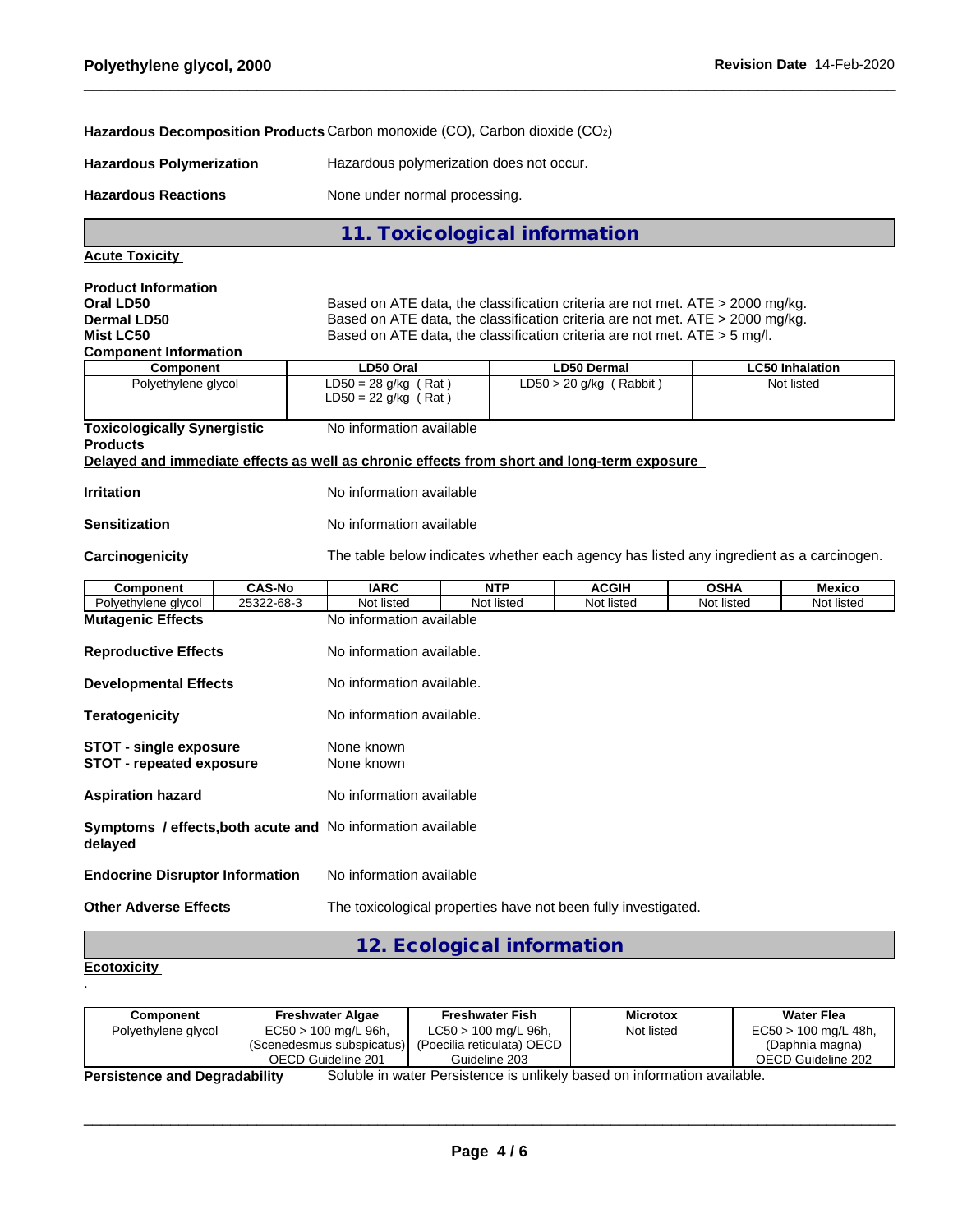| <b>Bioaccumulation/Accumulation</b> | No information available.                                                                                                                                                                                                                                             |  |  |  |  |
|-------------------------------------|-----------------------------------------------------------------------------------------------------------------------------------------------------------------------------------------------------------------------------------------------------------------------|--|--|--|--|
| <b>Mobility</b>                     | Will likely be mobile in the environment due to its water solubility.                                                                                                                                                                                                 |  |  |  |  |
|                                     | 13. Disposal considerations                                                                                                                                                                                                                                           |  |  |  |  |
| <b>Waste Disposal Methods</b>       | Chemical waste generators must determine whether a discarded chemical is classified as a<br>hazardous waste. Chemical waste generators must also consult local, regional, and<br>national hazardous waste regulations to ensure complete and accurate classification. |  |  |  |  |
|                                     | 14. Transport information                                                                                                                                                                                                                                             |  |  |  |  |

| $\frac{\underline{\mathsf{NOT}}}{\underline{\mathsf{TDG}}}$ | Not regulated              |  |
|-------------------------------------------------------------|----------------------------|--|
|                                                             | Not regulated              |  |
| <b>IATA</b>                                                 | Not regulated              |  |
| <b>IMDG/IMO</b>                                             | Not regulated              |  |
|                                                             | 15. Regulatory information |  |

#### **United States of America Inventory**

| Component           | <b>CAS-No</b> | <b>TSCA</b> | $T_{C}$<br><b>∖ Inventorv notification -</b><br>au<br><b>Active/Inactive</b> | TSCA<br>A - EPA Regulatory '<br><b>Flags</b> |
|---------------------|---------------|-------------|------------------------------------------------------------------------------|----------------------------------------------|
| Polyethylene glycol | 25322-68-3    |             | <b>CTIVE</b><br>AUIIVL                                                       | ハヒ                                           |

## **Legend:**

**TSCA** - Toxic Substances Control Act, (40 CFR Part 710)

X - Listed

'-' - Not Listed

XU - Indicates a substance exempt from reporting under the Inventory Update Rule, i.e. Partial Updating of the TSCA Inventory Data Base Production and Site Reports (40 CFR 710(B)

**TSCA 12(b)** - Notices of Export Not applicable

### **International Inventories**

Canada (DSL/NDSL), Europe (EINECS/ELINCS/NLP), Philippines (PICCS), Japan (ENCS), Australia (AICS), China (IECSC), Korea (ECL).

| Component           | <b>CAS-No</b>                        | dsl | <b>NDSL</b> | <b>EINECS</b> | <b>PICCS</b> | <b>ENCS</b> | <b>AICS</b> | <b>IECSC</b> | レヒヘリ<br><b>NEVL</b>   |
|---------------------|--------------------------------------|-----|-------------|---------------|--------------|-------------|-------------|--------------|-----------------------|
| Polvethvlene alvcol | co o<br>つにつつつ<br>n<br>ZUJZZ-<br>טיט־ |     |             |               |              |             |             |              | KE-20228<br><b>NE</b> |

### **U.S. Federal Regulations**

| <b>SARA 313</b>                                                | Not applicable                                              |
|----------------------------------------------------------------|-------------------------------------------------------------|
| SARA 311/312 Hazard Categories                                 | See section 2 for more information                          |
| <b>CWA (Clean Water Act)</b>                                   | Not applicable                                              |
| Clean Air Act                                                  | Not applicable                                              |
| <b>OSHA</b> - Occupational Safety and<br>Health Administration | Not applicable                                              |
| CERCLA                                                         | Not applicable                                              |
| <b>California Proposition 65</b>                               | This product does not contain any Proposition 65 chemicals. |
| U.S. State Right-to-Know<br>Requlations                        | Not applicable                                              |